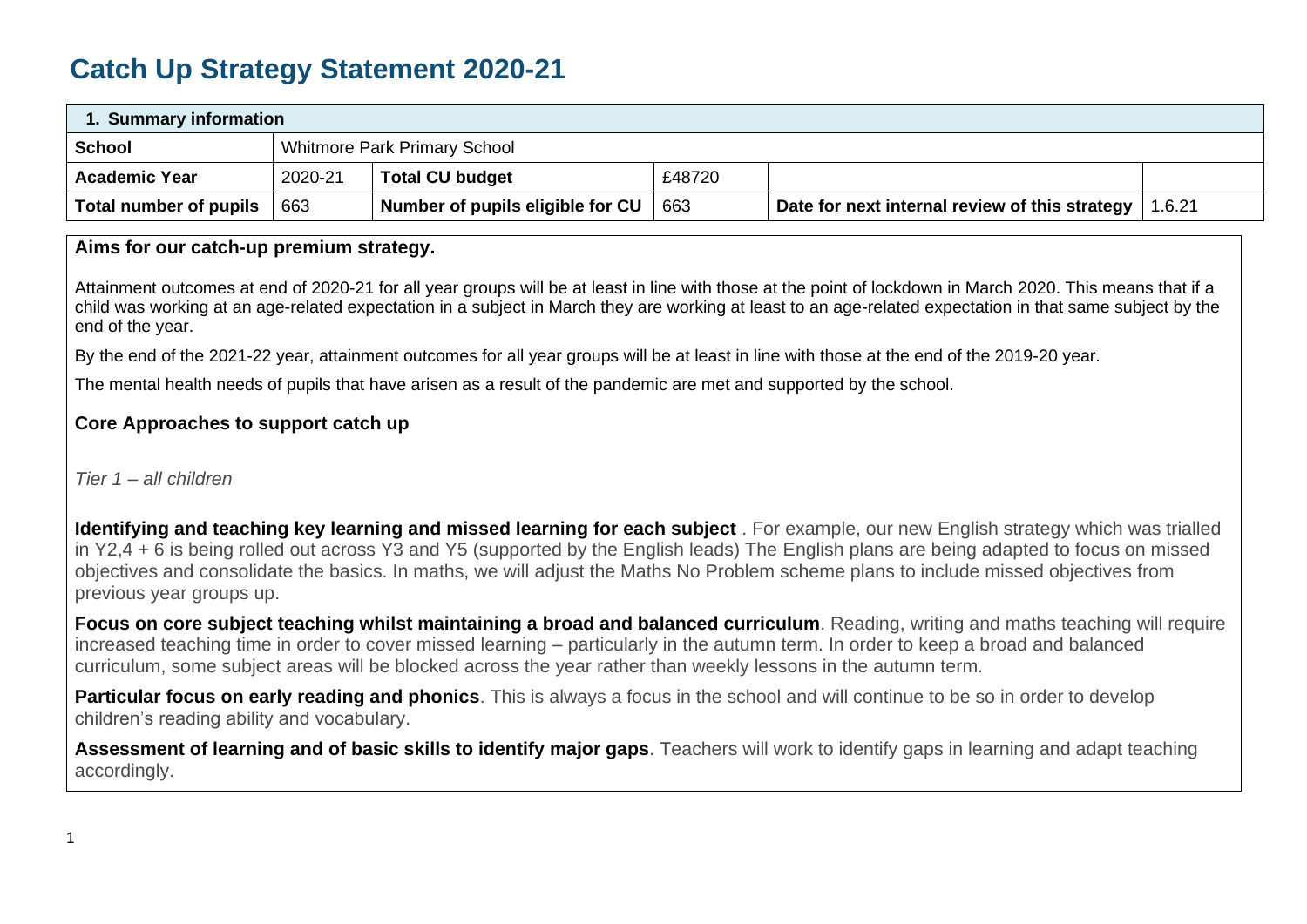• **Time spent on mental health, wellbeing and social skills development**. This will be at the core of all catch up work as many children will have not been in formal school setting for a number of months.

*Tier 2*

• **Additional support and focus on basic core skills**. Supported by additional staffing utilising catch up premium – dependent on need as identified through ongoing assessment.

• **Additional time to practice basic skills**. This again will be dependent on need of children in order to re-establish good progress in the essentials (phonics and reading, increasing vocabulary, writing and mathematics) and there will be flexibility on timetables to allow this.

• **Focused time spent on mental health, wellbeing and social skills development.** All learning support assistants will be trained to become 'buddies' to support children 1:1 daily. Increase staffing capacity for mentoring work to meet the needs of identified children.

• Tier 3

## • **Targeted support with external agencies.**

# **Catch up at Whitmore Park Primary IS NOT:**

• Cramming missed learning

• Pressuring children and families into rapid learning

• Teachers time spent highlighting missed objectives

• Teachers time spent ticking off assessment points and extra tracking

|    | 2. Academic barriers: (issues addressed in school such as low levels of literacy/maths)                          |  |  |  |  |
|----|------------------------------------------------------------------------------------------------------------------|--|--|--|--|
|    | In-school barriers (issues to be addressed in school, such as poor oral language skills)                         |  |  |  |  |
| А. | Writing and handwriting subjects are the weakest on the return to school (September 2020) across all year groups |  |  |  |  |
| В. | Good reading habits have been lost for many children during the lockdown                                         |  |  |  |  |
| С. | Mathematics lack of depth of learning during Remote Learning                                                     |  |  |  |  |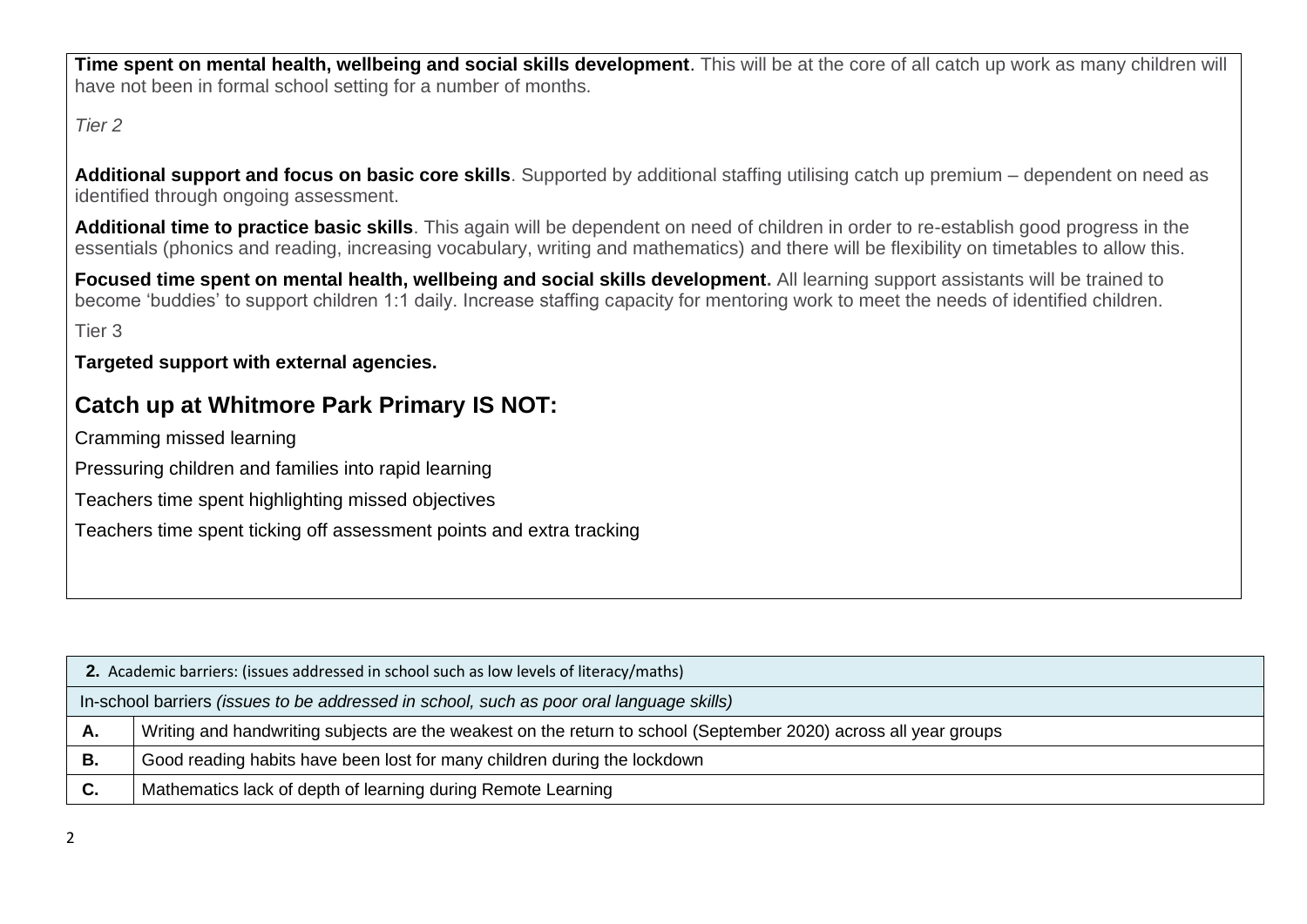| C. | Low levels of concentration and stamina for learning                                                                |                                                                                                                                                                 |  |  |  |  |  |
|----|---------------------------------------------------------------------------------------------------------------------|-----------------------------------------------------------------------------------------------------------------------------------------------------------------|--|--|--|--|--|
|    | External barriers (issues which also require action outside school, such as low attendance rates)                   |                                                                                                                                                                 |  |  |  |  |  |
| D. | Some children have experienced loss, anxiety and mental health during the lockdown                                  |                                                                                                                                                                 |  |  |  |  |  |
| Ε. | Some children have lacked the opportunity for physical activity                                                     |                                                                                                                                                                 |  |  |  |  |  |
| F. | Some children have lacked engagement with Remote Learning                                                           |                                                                                                                                                                 |  |  |  |  |  |
| G. | Some children have not had the opportunity to socialise, work in a team or empathise leading to a lack of tolerance |                                                                                                                                                                 |  |  |  |  |  |
|    | 3. Desired outcomes                                                                                                 |                                                                                                                                                                 |  |  |  |  |  |
|    | Desired outcomes                                                                                                    | Success criteria and how they will be measured                                                                                                                  |  |  |  |  |  |
| Α. | The vast majority of children will back on track in reading, writing and maths by July<br>2021 (September 2021)     | Based on the March 2020 data, children will be on track in reading, writing and<br>maths by July 2021.<br>Measured through internal assessments                 |  |  |  |  |  |
| В. | Good mental health and well being for children                                                                      | children will feel safe<br>children are able to talk and express their feeling and worries<br>children feel supported<br>Measured through PASS survey July 2021 |  |  |  |  |  |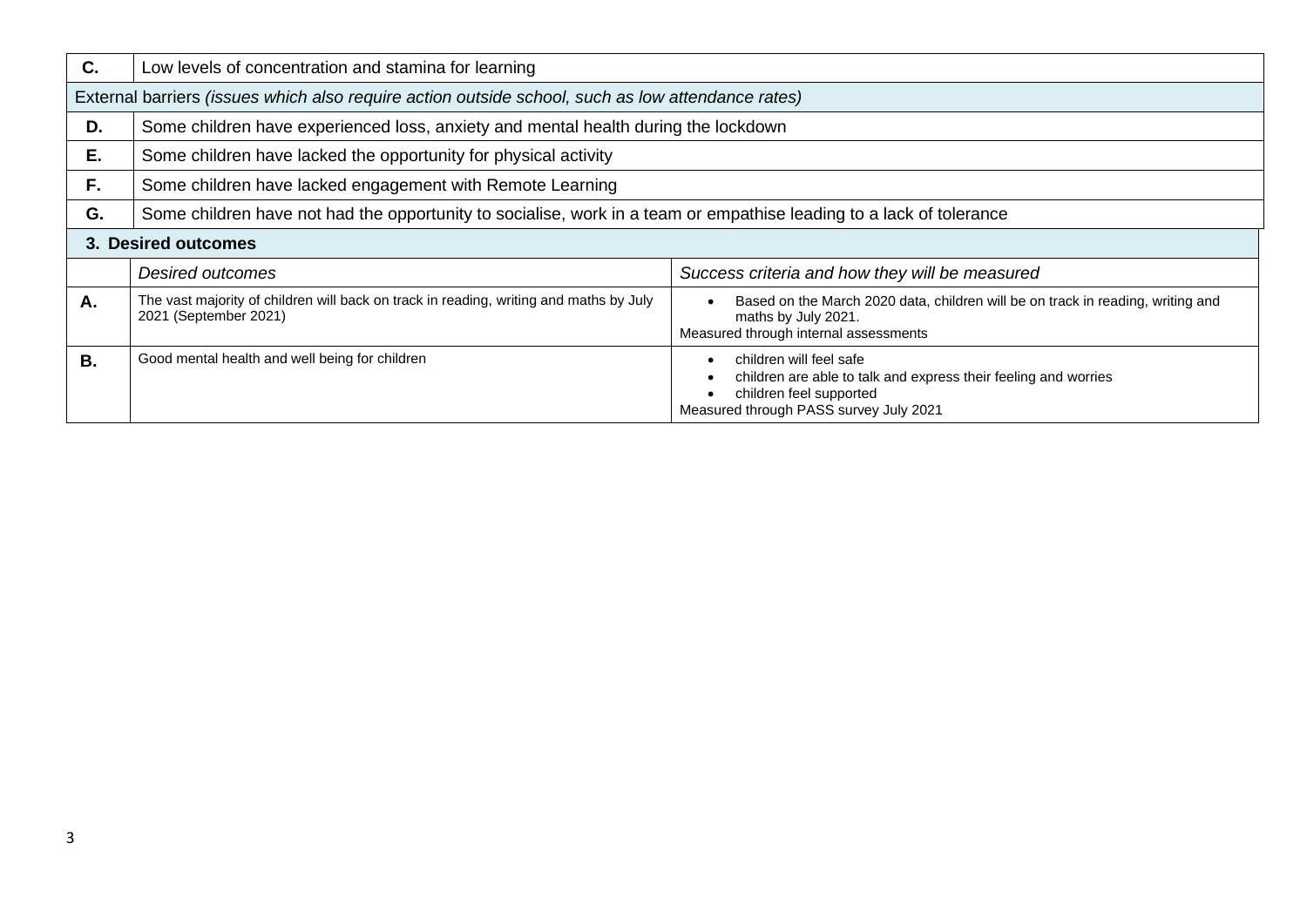#### **4. Planned expenditure**

#### Academic year

The three headings below enable schools to demonstrate how they are using the catch-up funding to improve classroom pedagogy, provide targeted support and support whole school strategies.

| i. Quality of teaching for all                                                                                                                               |                                                                                                                                                                                                                                                                                                                                                                                                                                                              |                                                                                                                                                                                                                                                                                                                                                                                                                                                                                                                                                                                                                                                                                                          |              |                      |                                                                                                                                                                                                                                                                                                                                                                                                                                                                             |
|--------------------------------------------------------------------------------------------------------------------------------------------------------------|--------------------------------------------------------------------------------------------------------------------------------------------------------------------------------------------------------------------------------------------------------------------------------------------------------------------------------------------------------------------------------------------------------------------------------------------------------------|----------------------------------------------------------------------------------------------------------------------------------------------------------------------------------------------------------------------------------------------------------------------------------------------------------------------------------------------------------------------------------------------------------------------------------------------------------------------------------------------------------------------------------------------------------------------------------------------------------------------------------------------------------------------------------------------------------|--------------|----------------------|-----------------------------------------------------------------------------------------------------------------------------------------------------------------------------------------------------------------------------------------------------------------------------------------------------------------------------------------------------------------------------------------------------------------------------------------------------------------------------|
| Desired outcome                                                                                                                                              | <b>SMART</b> success criteria                                                                                                                                                                                                                                                                                                                                                                                                                                | Chosen action / approach                                                                                                                                                                                                                                                                                                                                                                                                                                                                                                                                                                                                                                                                                 | By<br>when   | <b>Staff</b><br>lead | Evaluation of impact (including<br>RAG)                                                                                                                                                                                                                                                                                                                                                                                                                                     |
| The catch up<br>curriculum supports<br>children's physical<br>and mental well<br>being, remains and<br>broad, balanced and<br>has a focus on key<br>learning | Increased time on<br>physical activity leads<br>to children showing<br>improved levels of<br>fitness<br><b>Children's mental being</b><br>is supported and the<br>vast majority have good<br>well being<br><b>Critical learning and</b><br>missed learning is<br>identified, planning is<br>adjusted and children<br>make good progress<br>from their starting<br>points<br>Children have a wide<br>range of subject<br>experiences within the<br>curriculum | Staff CPD on Recovery<br>$\bullet$<br>Curriculum approach (Barry<br>Carpenter)<br>Create a Curriculum handbook<br>to share with staff which<br>describes the approach in detail<br>and includes the core principles<br>for curriculum, the plan for<br>increasing the amount of time<br>spent on each subject<br>progressively throughout the<br>year.<br>Deploy support staff so that<br>each class has an additional<br>adult to support learning and<br>well- being in the autumn term.<br>Dedicate additional time on the<br>timetable for RHE and well<br>being sessions<br>Support staff with resources for<br>$\bullet$<br>mental health and well being<br>Progress meetings with all<br>teachers | July<br>2021 | Sue<br>Squires       | The curriculum is broad and balanced and<br>has remained so during the National<br><b>Lockdown and Recovery Curriculums</b><br>implemented in 2020-21. (see documents<br>Recovery Curriculum and reports to<br>governors 2020-21.<br>Key Learning was prioritised on the return to<br>school on March 8 <sup>th</sup> for the rest of the<br>academic year. Subject leaders worked with<br>year group teams to create new medium<br>term plans or adjust previous planning. |
| The vast majority of<br>children will be on                                                                                                                  | formative assessment is<br>used to diagnose the                                                                                                                                                                                                                                                                                                                                                                                                              | The new English strategy will be<br>$\bullet$<br>implemented in Y3 and Y5 so                                                                                                                                                                                                                                                                                                                                                                                                                                                                                                                                                                                                                             | July<br>2021 | English<br>Team      | Book Scrutiny Dec 2021<br>Coaching approach with T + L consultant<br>English team leadership review day with Liz                                                                                                                                                                                                                                                                                                                                                            |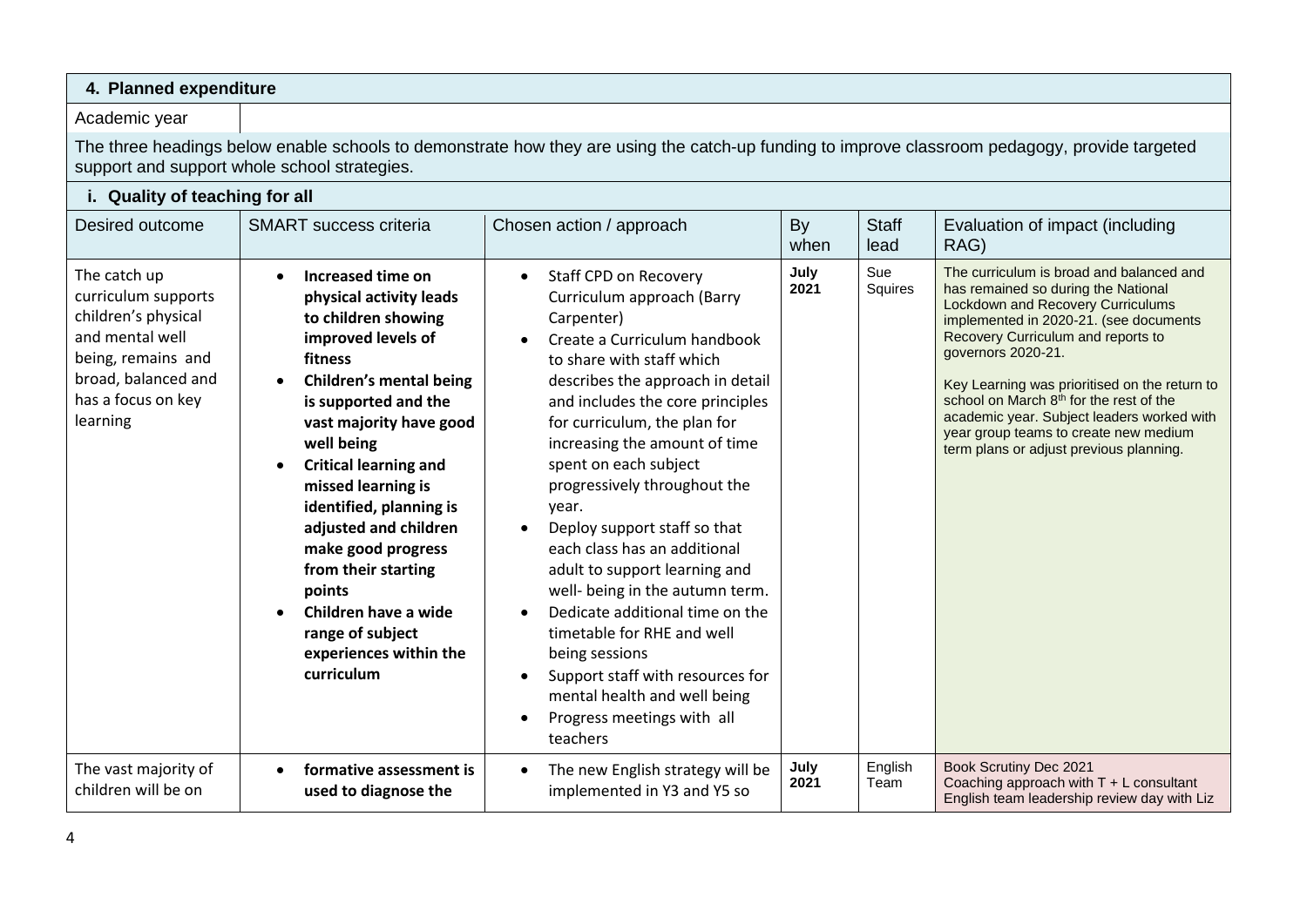| track in writing by<br>Summer 2021<br>Summer 2022 (April<br>2021)                                                | gaps and inform the<br>provision<br><b>Writing outcomes show</b><br>evidence of progression<br>from September to July<br>Pupils are able to form<br>letters and follow<br>school's cursive script<br>Pupils are able to apply<br>their knowledge of<br>spelling rules effectively<br>within their writing<br>Pupils are able to apply<br>appropriate<br>grammatical structures<br>consistently within<br>their writing | therefore the strategy is in<br>place for all year groups. Based<br>on book based units, skills<br>progress and cohesive writing.<br>Group children by ability to<br>$\bullet$<br>enable the provision to be<br>targeted at the appropriate<br>level in Y1.<br>Y4 targeted support from<br>teaching assistant daily for<br>SEND pupils through adapting<br>the provision to cover writing<br>objectives from previous years.                                                                | Mumtaz<br>Khan<br>Aran<br>Shoker<br>Jayde<br>Dankaro                           | Learning walk Summer 1.<br>The data shows that his target was not met.<br>In general, 50-60% of children were on track<br>Summer 2021. This was due to writing being<br>the subject least engaged with during<br>Remote Learning and the amount of<br>disruption during the summer term due to<br>children and staff isolating. Teachers did not<br>have as much evidence to assess against as<br>they usually would have. |
|------------------------------------------------------------------------------------------------------------------|------------------------------------------------------------------------------------------------------------------------------------------------------------------------------------------------------------------------------------------------------------------------------------------------------------------------------------------------------------------------------------------------------------------------|---------------------------------------------------------------------------------------------------------------------------------------------------------------------------------------------------------------------------------------------------------------------------------------------------------------------------------------------------------------------------------------------------------------------------------------------------------------------------------------------|--------------------------------------------------------------------------------|----------------------------------------------------------------------------------------------------------------------------------------------------------------------------------------------------------------------------------------------------------------------------------------------------------------------------------------------------------------------------------------------------------------------------|
| The vast majority of<br>children will be on<br>track in reading by<br>Summer 2021<br>Summer 2022 (April<br>2021) | <b>Diagnostic assessment</b><br>within reading lessons<br>looking at fluency and<br>ability to use reading<br>skills is used to inform<br>planning<br><b>Frequency of reading</b><br>increases to 5 times a<br>week.<br><b>Early phonics</b><br>assessment of children<br>across the school leads<br>to groupings where<br>children are taught the<br>appropriate content to<br>make rapid progress.                   | The new English strategy will be<br>implemented in Y3 and Y5 so<br>therefore the strategy is in<br>place for all year groups. The<br>strategy is based on high quality<br>texts with daily reading.<br>English leads meeting with all<br>year groups to adjust medium<br>term plans and support<br>implementation of the strategy.<br>Increased time on the timetable<br>for reading for pleasure<br>Promote reading using the<br>newsletter, reviewing and<br>improving the rewards system | English<br>Team<br>Mumtaz<br><b>Khan</b><br>Aran<br>Shoker<br>Jayde<br>Dankaro | Coaching approach with $T + L$ consultant<br>English team leadership review day with Liz<br>Learning walk Summer 1<br>Data shows that the end of year results for<br>reading were about 10% below the end of<br>year target expectations. This is a positive<br>position for us to build upon in 2021-22                                                                                                                   |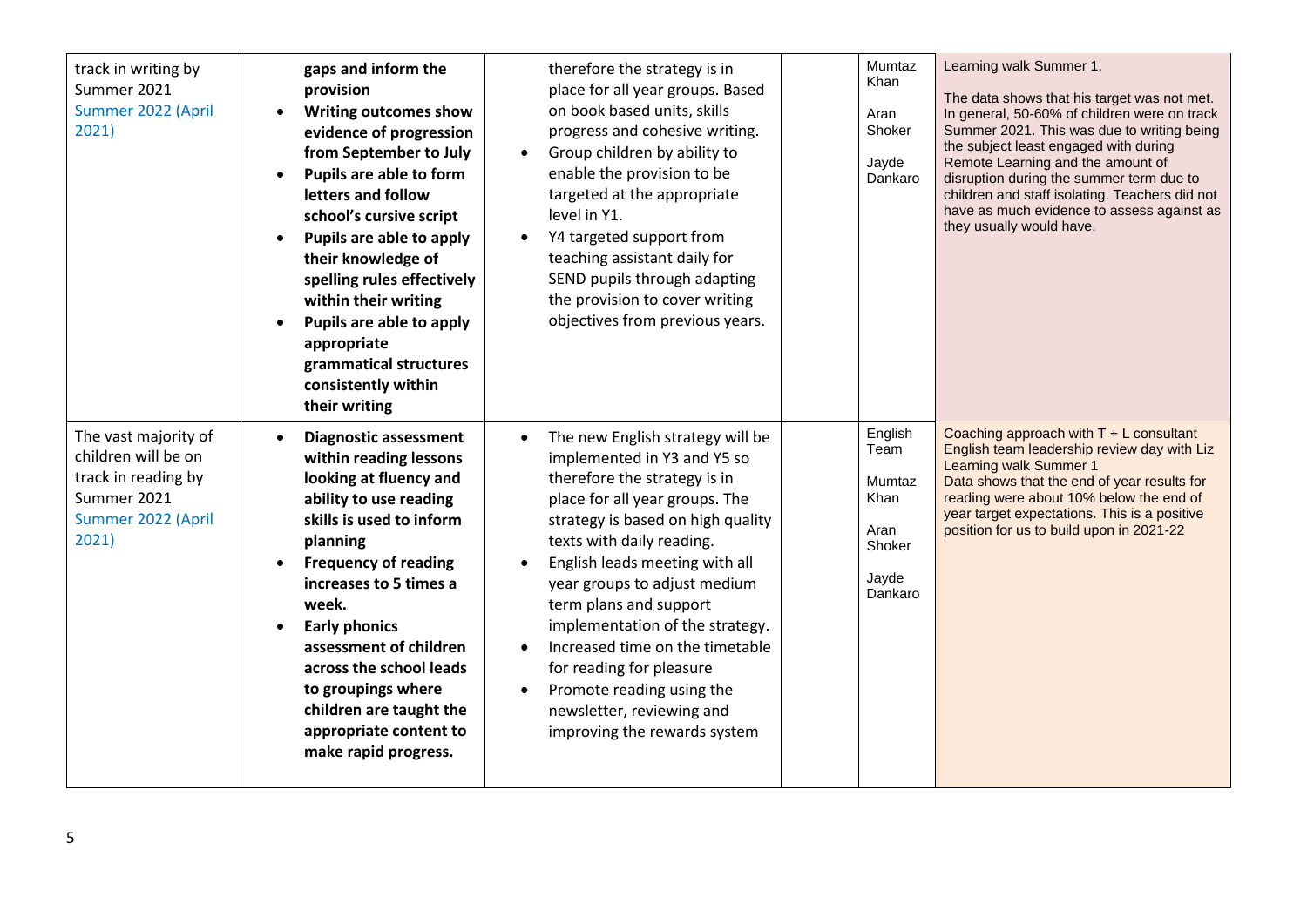| The vast majority of<br>children will be on<br>track in mathematics<br>by Summer 2021<br>Summer 2022 (April<br>2021) | <b>Formative assessment</b><br>is used to identify gaps<br>and inform the<br>provision<br>Pupils are able to<br>master arithmetic skills<br>appropriate to their<br>year group<br>Children have a deep<br>understanding and<br>master the concepts<br>they are learning | Maths leader to meet with all<br>year group leader to adjust long<br>and medium term plans for<br>Maths No Problem schemes.<br>Use formative assessment to<br>$\bullet$<br>find the gaps in learning in<br>arithmetic and adjust short<br>term planning.                                                                                                                                                                                                                                | Maths<br>lead<br>Michael<br>McCormi<br>ck | Data shows that the end of year results for<br>reading were about 10% below the end of<br>year target expectations. This is a positive<br>position for us to build upon in 2021-22                                                                                                                                                                                                 |
|----------------------------------------------------------------------------------------------------------------------|-------------------------------------------------------------------------------------------------------------------------------------------------------------------------------------------------------------------------------------------------------------------------|-----------------------------------------------------------------------------------------------------------------------------------------------------------------------------------------------------------------------------------------------------------------------------------------------------------------------------------------------------------------------------------------------------------------------------------------------------------------------------------------|-------------------------------------------|------------------------------------------------------------------------------------------------------------------------------------------------------------------------------------------------------------------------------------------------------------------------------------------------------------------------------------------------------------------------------------|
| <b>High Quality teaching</b><br>for all is evident in all<br>classes across the<br>school informed by<br>research    | Key knowledge is<br>transferred into long<br>term memory<br>Prior knowledge is built<br>on in lessons<br>Children make good or<br>$\bullet$<br>better progress over time<br><b>Assessment for learning</b><br>in lessons leads to<br>teaching                           | English lesson coaching from<br><b>Teaching and Learning</b><br>Consultant focus on<br>implementation of the new<br>strategy<br>CPD on effective questioning,<br>AFL, effective learning<br>objectives and success criteria,<br>declarative and procedural<br>knowledge<br>CPD during staff meeting:<br>Rosenshine's Principles,<br>Metacognition, cognitive load,<br>revised Teaching and Learning<br>Policy<br>Chris Quigley training on<br>Powerful Knowledge (May 6 <sup>th</sup> ) | Sue<br>Squires<br>Deputy<br>Head          | Staff had training on long term memory and<br>retrieval, Rosenshine's Principles and<br>Powerful Knowledge during 2020-21.<br>They shared how they were approaching<br>these teaching strategies during lessons in a<br>staff meeting. These strategies are being<br>used in the classroom and now need to be<br>sustained and embedded for us to measure<br>the impact in 2021-22 |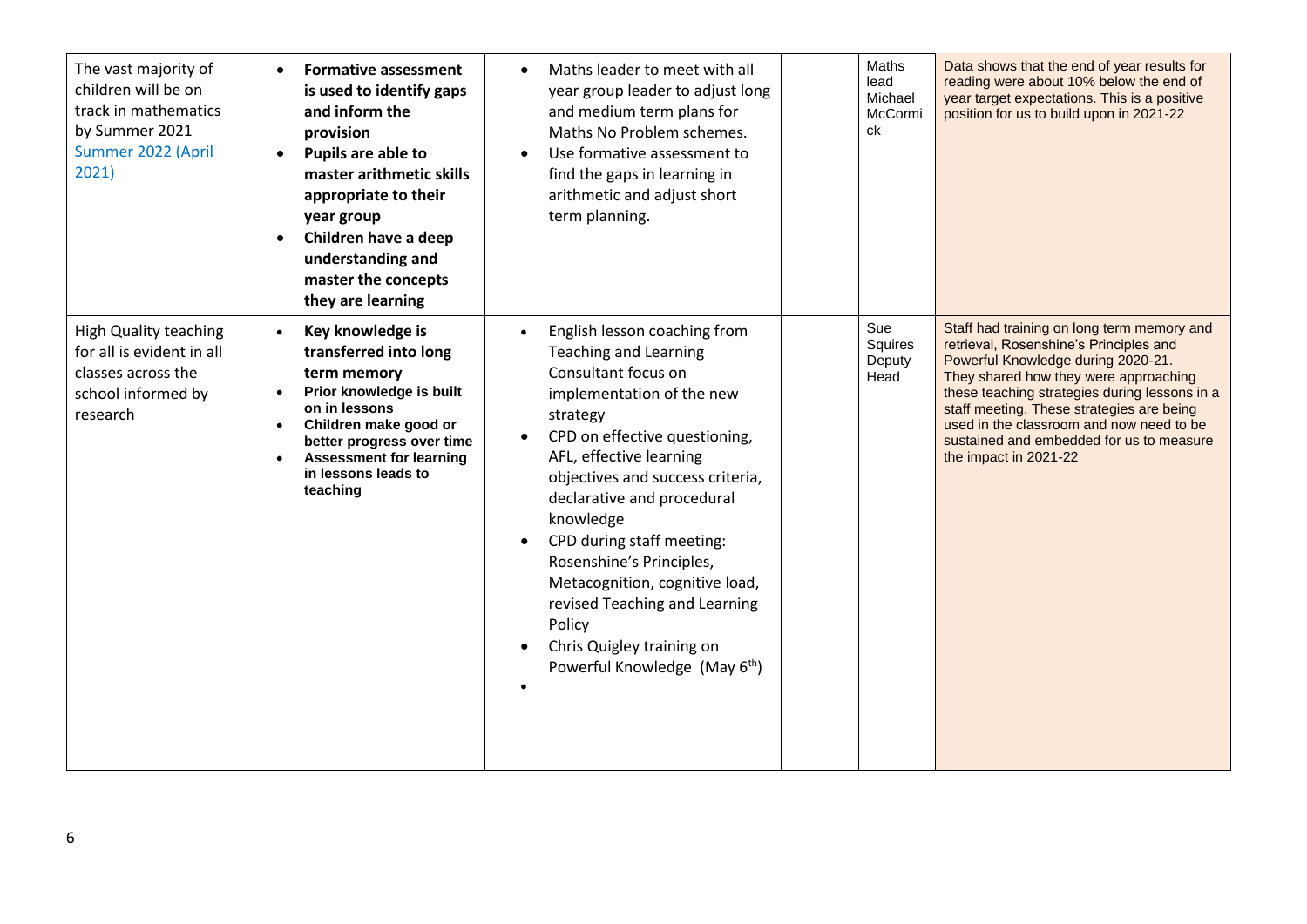|                                                                                                              |                                                                                                                                                                                                                                                                                                                                             |                                                                                                                                                                                                                                                                                                                                                                                                                                                                                                                                                                                       | Total budgeted cost        |                      | Chris Quigley training May £800<br>Chris Quigley training Sept £1500<br>Liz Mynott 3 days £1500<br>Purchase diagnostic assessments £800                                                                                                                                                                     |
|--------------------------------------------------------------------------------------------------------------|---------------------------------------------------------------------------------------------------------------------------------------------------------------------------------------------------------------------------------------------------------------------------------------------------------------------------------------------|---------------------------------------------------------------------------------------------------------------------------------------------------------------------------------------------------------------------------------------------------------------------------------------------------------------------------------------------------------------------------------------------------------------------------------------------------------------------------------------------------------------------------------------------------------------------------------------|----------------------------|----------------------|-------------------------------------------------------------------------------------------------------------------------------------------------------------------------------------------------------------------------------------------------------------------------------------------------------------|
| ii. Targeted support                                                                                         |                                                                                                                                                                                                                                                                                                                                             |                                                                                                                                                                                                                                                                                                                                                                                                                                                                                                                                                                                       |                            |                      |                                                                                                                                                                                                                                                                                                             |
| Desired outcome                                                                                              | <b>SMART</b> success criteria                                                                                                                                                                                                                                                                                                               | Chosen action / approach                                                                                                                                                                                                                                                                                                                                                                                                                                                                                                                                                              | <b>By</b><br>when          | <b>Staff</b><br>lead | Evaluation of impact (including<br>RAG)                                                                                                                                                                                                                                                                     |
| <b>Targeted children</b><br>make accelerated<br>progress to support<br>enable them to be back<br>'on track'. | Children who are<br>identified for intervention<br>make accelerated<br>progress from their<br>starting points<br>Interventions are<br>carefully selected based<br>on research and impact<br>A good range of<br>interventions take place<br>across the school<br>utilising both existing<br>support staff and national<br>tutoring partners. | Learning support assistants in classes<br>and year groups run a range of school<br>based intervention:<br>Maths No Problem Intervention<br>$\bullet$<br>Inference<br>$\bullet$<br>Reading support<br>$\bullet$<br><b>Basic English skills</b><br>$\bullet$<br><b>National Tutoring partners</b><br><b>Action Tutoring for reading Y5</b><br>$\bullet$<br>pupils x 20<br>Third Space Maths for Y5 pupils<br>x 10<br>Academic mentor to support<br>intervention in Y5<br>Lexia Reading Online Programme<br>to support SEND and children<br>working below expectations (150<br>children) | Througho<br>ut the<br>year | Sue<br>Squires       | <b>Children who were Action Tutoring</b><br>groups for reading and maths made<br>good progress from their March<br>assessments to July assessments.<br>Children made good progress in<br><b>Maths and reading from March</b><br>assessments to July assessments.<br>Lexia will commence in November<br>2021 |
| <b>Targeted children with</b><br>additional needs<br>resulting from the<br>lockdown are well<br>supported    | Effective systems are in<br>place to identify children<br>in need of SEMH support<br>A range of SEMH<br>interventions are<br>implemented including<br>Thrive.                                                                                                                                                                               | Inclusion team liaise with parents<br>and school staff to identify children<br>in need of support<br>Create re-integration plans for<br>identified children<br>Additional staff deployed to support<br>Thrive interventions                                                                                                                                                                                                                                                                                                                                                           | <b>July 2021</b>           | Inclusion<br>Team    | Support provided by the Inclusion<br>Team enabled targeted children to<br>return to school and feel supported.<br>Thrive interventions began in the<br>Summer Term, although they were<br>limited due to the enhanced risk                                                                                  |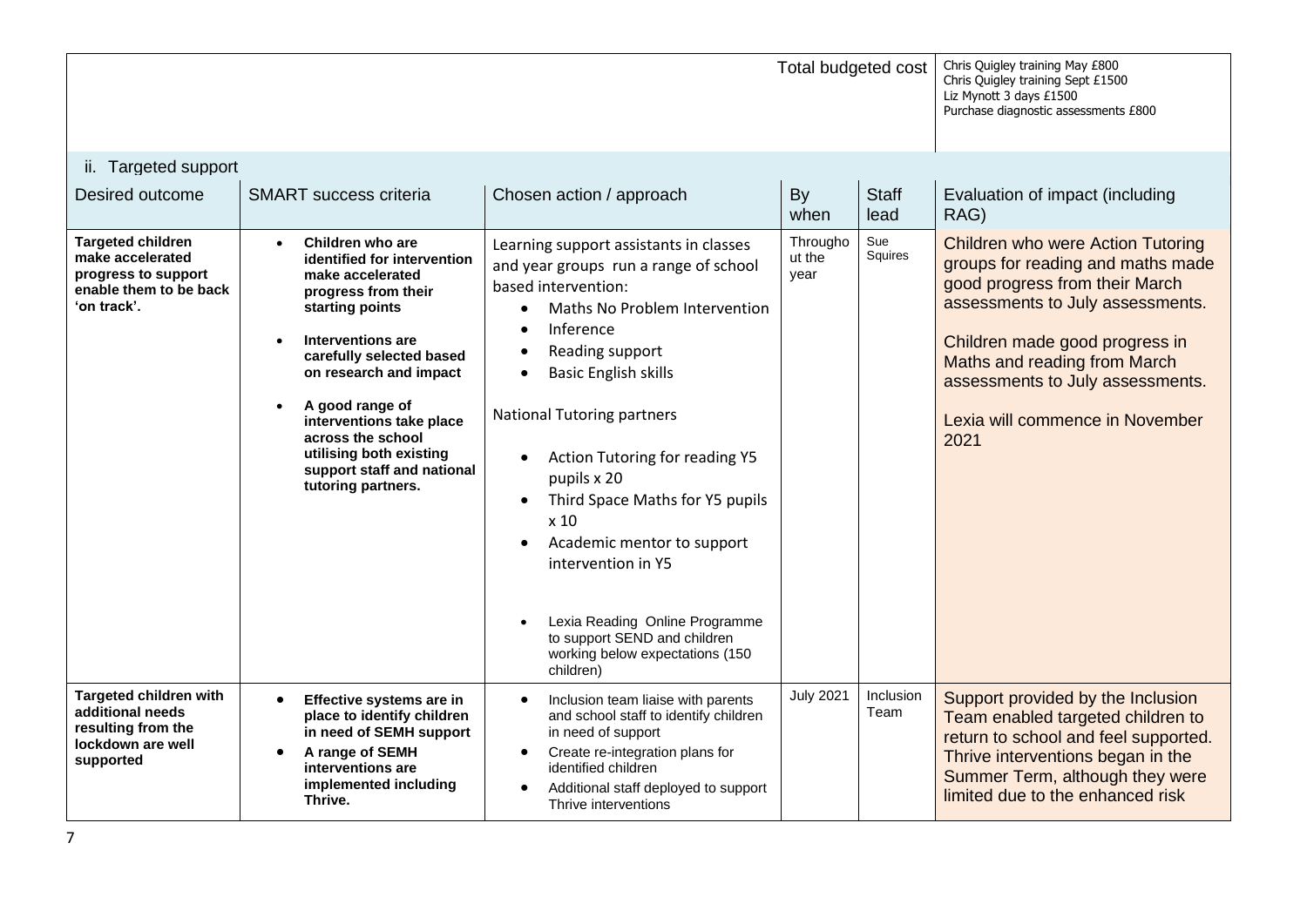|                       | <b>Children's well-being</b><br>improves following a<br>targeted intervention | Additional capacity for buddying<br>$\bullet$<br>and mentoring<br>Member of staff to complete<br>$\bullet$<br>licensed Thrive practitioner training,<br>create an implementation strategy,<br>provide staff training and support<br>Thrive staff to deliver interventions<br>Rise - the Enhanced Project for<br>$\bullet$<br>schools whole school approach to<br><b>Mental Health</b><br>Enhanced range of external SEMH<br>support agencies to work with<br>identified children | Summer<br>Term                   |                      | assessment in the summer term.<br>We are seeing impact on some<br>identified children.                                                                                                                                                                                                                                                                                                   |
|-----------------------|-------------------------------------------------------------------------------|----------------------------------------------------------------------------------------------------------------------------------------------------------------------------------------------------------------------------------------------------------------------------------------------------------------------------------------------------------------------------------------------------------------------------------------------------------------------------------|----------------------------------|----------------------|------------------------------------------------------------------------------------------------------------------------------------------------------------------------------------------------------------------------------------------------------------------------------------------------------------------------------------------------------------------------------------------|
|                       |                                                                               |                                                                                                                                                                                                                                                                                                                                                                                                                                                                                  | <b>Total budgeted cost</b>       |                      | Third Space Maths £2750<br><b>Action Tutoring</b><br>£1323<br>Laptops to support £2007<br>Mobile wifi for home learners £125<br>Lexia Reading Intervention £9,100<br><b>Additional Teaching Assistant 1 day a</b><br>week Summer Y5 £962<br>Additional pastoral/mentoring and Thrive<br>capacity. TA 5 days a week for 2 terms<br>£13,936<br><b>Additional Thrive practitioner £6000</b> |
| iii. Other approaches |                                                                               |                                                                                                                                                                                                                                                                                                                                                                                                                                                                                  |                                  |                      |                                                                                                                                                                                                                                                                                                                                                                                          |
| Desired outcome       | <b>SMART</b> success criteria                                                 | Chosen action / approach                                                                                                                                                                                                                                                                                                                                                                                                                                                         | <b>By</b><br>when                | <b>Staff</b><br>lead | Evaluation of impact (including<br>RAG)                                                                                                                                                                                                                                                                                                                                                  |
|                       |                                                                               |                                                                                                                                                                                                                                                                                                                                                                                                                                                                                  |                                  |                      |                                                                                                                                                                                                                                                                                                                                                                                          |
|                       |                                                                               |                                                                                                                                                                                                                                                                                                                                                                                                                                                                                  |                                  |                      |                                                                                                                                                                                                                                                                                                                                                                                          |
|                       |                                                                               |                                                                                                                                                                                                                                                                                                                                                                                                                                                                                  |                                  |                      |                                                                                                                                                                                                                                                                                                                                                                                          |
|                       |                                                                               |                                                                                                                                                                                                                                                                                                                                                                                                                                                                                  | Total budgeted cost $\mathbf{E}$ |                      |                                                                                                                                                                                                                                                                                                                                                                                          |

| <u>э.</u>   | <b>Staff CPD 2020-21</b> |     |               |
|-------------|--------------------------|-----|---------------|
| <b>Date</b> | rnn<br>ᇬ                 | Aim | <b>Impact</b> |